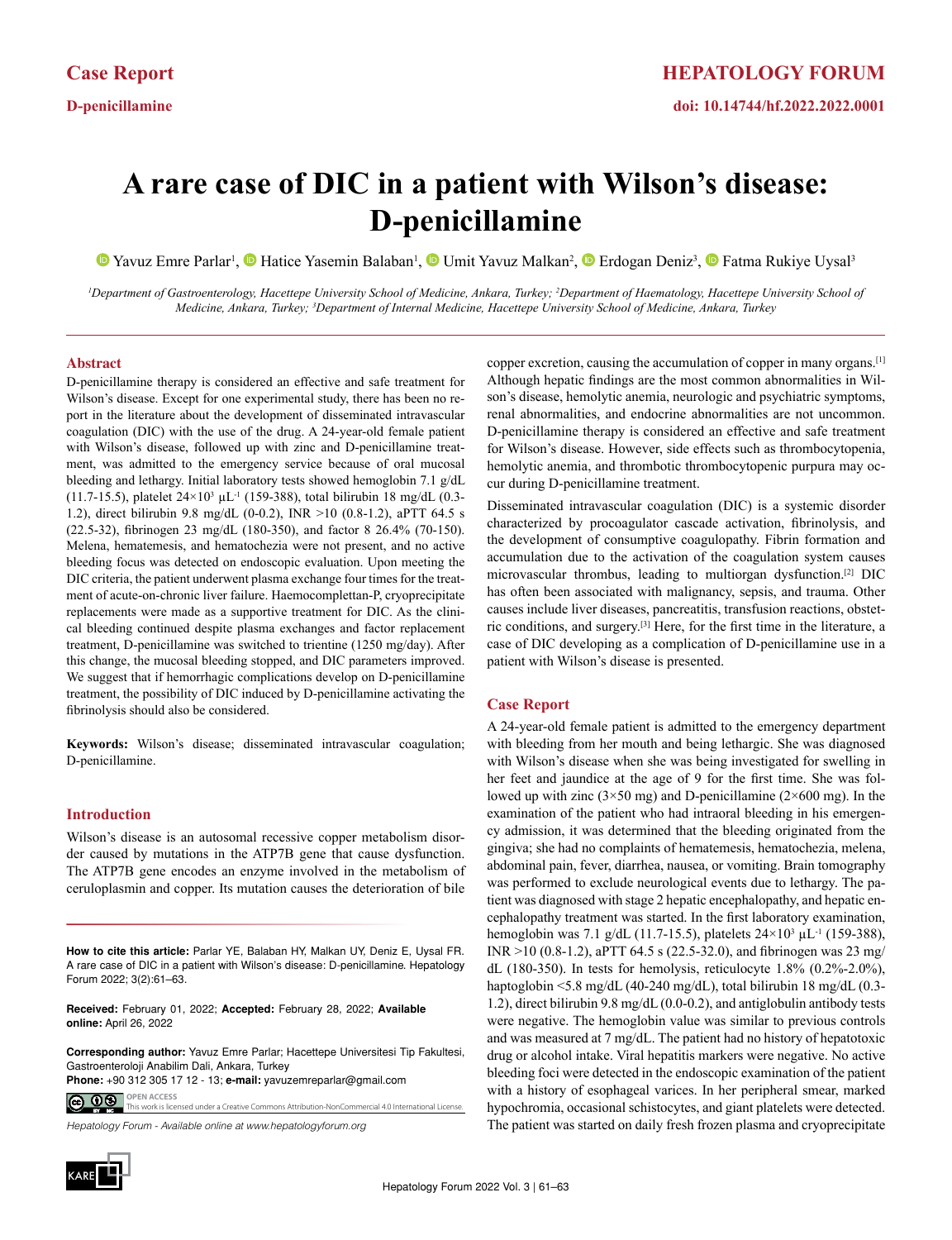treatments. Haemocomplettan-P was planned as a supportive treatment for the patient who met the criteria for DIC. In the follow-up, plasmapheresis was applied four times in total because acute-on-chronic liver failure could not be excluded in the patient whose bilirubin levels increased. In the factor levels of the patient whose coagulation parameters continued to prolong, the factor 8 level was found to be 26.4% (70-150), and the factor 8 inhibitor level was negative. A low factor 8 level was considered secondary to active mucosal bleeding. As clinical bleeding continued despite plasma exchange and factor replacement, D-penicillamine was replaced with trientine (1250 mg/day). After this change, the active mucosal bleeding of the patient stopped in the following period, and DIC parameters improved (Table 1). After this change, the patient did not need factor replacement within 4 months of follow-up.

#### **Discussion**

This is the first report showing DIC in a patient who received D-penicillamine treatment for Wilson's disease. Wilson's disease is caused by a mutation in the ATP7B gene, which encodes the ATPase protein involved in the transport of copper from hepatocytes. Due to the disruption of copper excretion from hepatocytes, copper accumulates in the brain, kidney, and cornea. It is a rare autosomal recessive disease. [4] Patients with Wilson's disease may present with a broad spectrum clinical picture, predominantly hepatic, neurological, and psychiatric symptoms. However, admission with DIC clinical and laboratory findings is rare in these patients.

The most feared clinical picture in the follow-up of patients with Wilson's disease is the development of acute liver failure (ALF). ALF is associated with hemolysis in Wilson's crisis and has a progressive clinical course, and its mortality is high in the absence of liver transplantation.[5] In our case, the patient presented with mucosal bleeding and stage 2 hepatic encephalopathy. In the laboratory values, coagulopathy, increased bilirubin, and abnormality in DIC parameters were detected. Laboratory values of the patient did not support hemolytic crisis. Acute-on-chronic liver failure could not be excluded in the patient with DIC, elevated bilirubin levels, and HES, and the CLIF-ACLF score was calculated as grade 2. Plasmapheresis was applied to the patient four times in total. In studies conducted in the literature regarding the application of plasmapheresis to patients with Wilson's disease who were thought to have ACLF, patients who recovered clinically without the need for liver transplant with plasmapheresis treatment were defined.<sup>[6]</sup> In our patient, although hepatic encephalopathy and bilirubin levels were regressed with plasmapheresis treatment, it was observed that coagulopathy and mucosal bleeding did not regress, and the need for factor replacement continued.

Factor 8 deficiency was detected in the tests sent for factor deficiencies from the patient whose clinical mucosal bleeding continued with INR and aPTT elevation. Factor 8 deficiency is an inherited bleeding disorder that is inherited on the X chromosome (X). Hereditary factor 8 deficiency was excluded as factor 8 deficiency usually shows clinical findings in the first year of life, and the patient did not have a history of bleeding. Considering that acquired factor 8 inhibitors may have occurred due to the use of D-penicillamine, the factor 8 inhibitor level was sent, but it was found to be negative. It was thought that the patient had a factor deficiency secondary to consumption due to continued active bleeding.

D-penicillamine is a copper chelating agent that has long been used safely in the treatment of Wilson's disease.<sup>[7]</sup> D-penicillamine is also used in cystinuria and lead poisoning. Among the known hematological side effects of D-penicillamine are thrombocytopenia, leukopenia,

| <b>Table 1.</b> Laboratory findings                                               |                                     |                                 |
|-----------------------------------------------------------------------------------|-------------------------------------|---------------------------------|
|                                                                                   | At the time<br>of emergency         | In the $4th$<br>month follow-up |
| aPTT                                                                              | 64.5 s                              | 39 <sub>s</sub>                 |
| <b>INR</b>                                                                        | >10                                 | 1.86                            |
| Platelet                                                                          | 24X10 <sup>3</sup> µL <sup>-1</sup> | 81X10 <sup>3</sup> µL-1         |
| Total bilirubin                                                                   | 18 $mq/dL$                          | $8.2 \text{ mg/dL}$             |
| Direct bilirubin                                                                  | $9.8$ mg/dL                         | $4.5$ mg/dL                     |
| Factor 8                                                                          | 26.4%                               | 71.2%                           |
| Fibrinogen                                                                        | $23 \text{ mg/dL}$                  | $130 \text{ mg/dL}$             |
| aPTT: Activated partial thromboplastin time; INR: International normalized ratio. |                                     |                                 |

thrombotic thrombocytopenic purpura, and hemolytic anemia.[8] In our case, DIC parameters did not improve after plasmapheresis was applied to the patient, and D-penicillamine was changed with trientine treatment when the bleeding continued. After the chelator drug change, the patient's bleeding stopped in the following period, and it was observed that the need for factor replacement disappeared to improve the coagulopathy of the patient with DIC. Except for an animal study, there has been no study in the literature regarding the possibility of DIC development with long-term use of D-penicillamine.[9] In this study, it was observed that rats given D-penicillamine died of DIC. Several hypotheses have been proposed for the pathogenesis of DIC development with the use of D-penicillamine. First, D-penicillamine causes endothelial damage, causes subendothelial collagen to appear, and causes intravascular coagulation in collagen-reactive platelets.<sup>[10]</sup> Second, endothelial damage may trigger the release of platelet-activating factor, thromboxane A2, or other prostaglandin-like substances, resulting in DIC.<sup>[10]</sup>

This case report has one limitation. The patient's time to stop bleeding and the improvement of DIC laboratory values with the change of medication may have been completely incidental. However, the facts that the patient did not have mucosal bleeding again in the 4 months following the start of trientine treatment and that there was no need for factor replacement to improve her coagulopathy suggest that the development is secondary to the drug rather than an insignificant relationship.

## **Conclusion**

In summary, we present a patient who used D-penicillamine for Wilson's disease and presented with DIC during treatment. In our recommendation, it should be kept in mind that in case of hemorrhagic complications in patients with Wilson's disease, after excluding other common causes, D-penicillamine may cause endothelial damage and cause DIC by activating intravascular coagulation, apart from causing platelet damage.

**Informed Consent:** Written informed consent was obtained from the patient for the publication of the case report and the accompanying images.

**Peer-review:** Externally peer-reviewed.

**Author Contributions:** Concept – YEP, HYB, UYM, ED, FRU; Design – YEP, HYB, UYM, ED, FRU; Supervision – YEP, HYB, UYM, ED, FRU; Data Collection and/or Processing – YEP, HYB; Analysis and/or Interpretation – YEP, HYB; Literature Search – YEP; Writing – YEP, HYB; Critical Reviews – YEP, HYB.

**Conflict of Interest:** The authors have no conflict of interest to declare.

**Financial Disclosure:** The authors declared that this study has received no financial support.